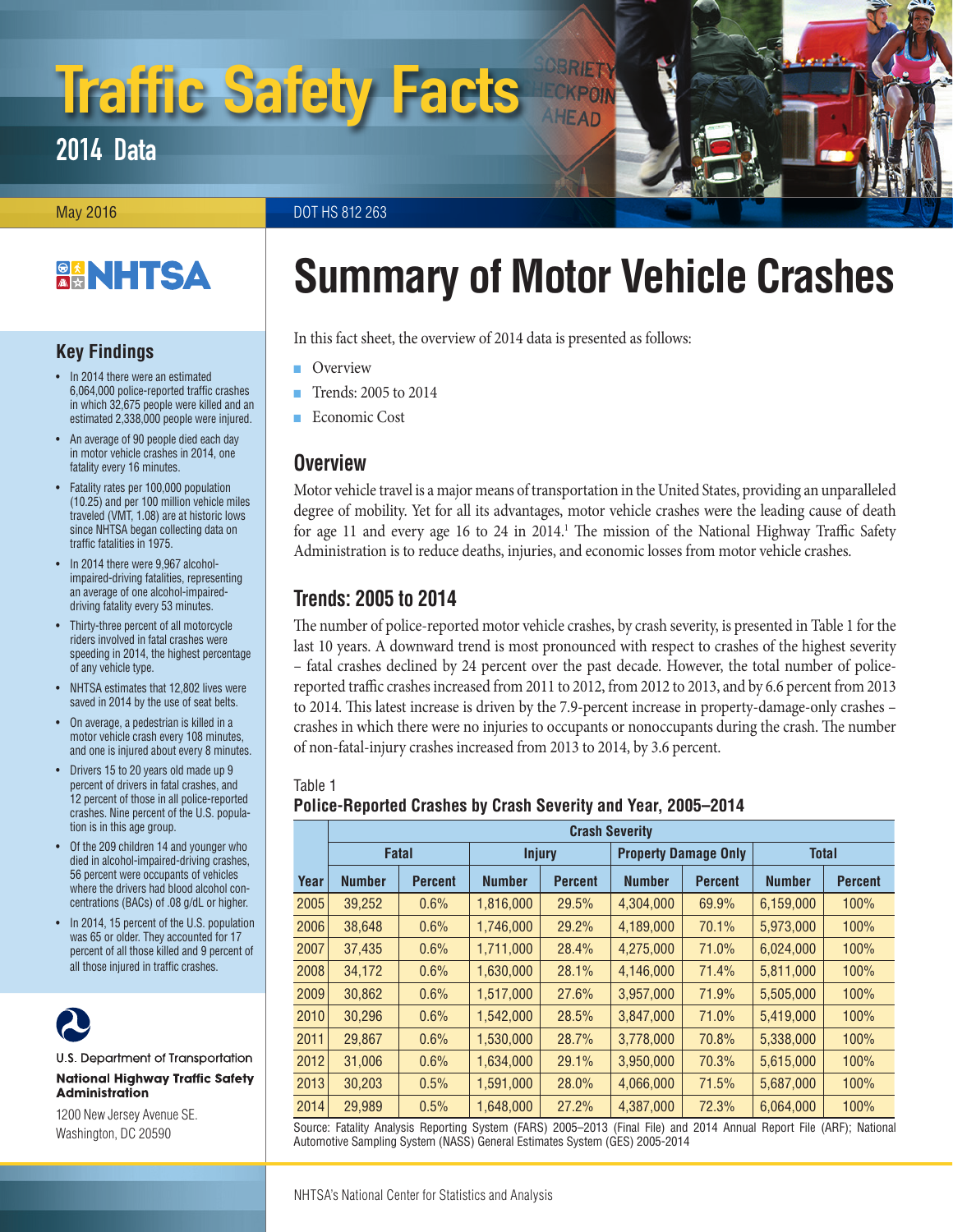While Table 1 presented data on crashes, Table 2 presents data on people killed and injured in motor vehicle crashes for the past 10 years. Also presented are the fatality and injury rates based on population, licensed drivers, registered vehicles, and VMT.

In 2014, there were 32,675 people killed and an estimated 2,338,000 people injured in police-reported motor vehicle traffic crashes. Compared to 2013, this is a 0.7-percent decrease in the number of fatalities and a 1.1-percent increase in the number of people injured. Over the decade, there has been a 25-percent decrease in the number of those killed in motor vehicle crashes, and a 13-percent decrease in those injured. On average, 90 people died each day and one person was killed every 16 minutes in motor vehicle crashes in 2014.

Fortunately, much progress has been made in reducing the number of deaths and injuries on our Nation's highways. In 2014, the fatality rate per 100 million VMT decreased to 1.08, a 25.8-percent decline from 2005 (based on unrounded rates), when the rate was 1.46 per 100 million VMT. The fatality rates based on population, licensed drivers, registered vehicles and VMT are all at historic lows since NHTSA began collecting data on traffic fatalities in 1975.

The injury rate per 100 million VMT remained at 77 in 2014, the same as 2013. The injury rate based on population increased slightly, from 731 in 2013 to 733 in 2014 as did the injury rate based on licensed drivers. The injury rate for registered vehicles declined from 2013.

Table 2

| Year          | <b>Killed</b> | <b>Resident</b><br><b>Population</b><br>(Thousands) | <b>Fatality Rate</b><br>per 100,000<br><b>Population</b> | Licensed<br><b>Drivers</b><br>(Thousands) | <b>Fatality Rate</b><br>per 100,000<br>Licensed<br><b>Drivers</b> | <b>Registered</b><br><b>Motor Vehicles</b><br>(Thousands) | <b>Fatality Rate</b><br>per 100,000<br><b>Registered</b><br><b>Vehicles</b> | <b>Vehicle Miles</b><br>Traveled<br>(Billions) | <b>Fatality Rate</b><br>per 100<br><b>Million VMT</b> |
|---------------|---------------|-----------------------------------------------------|----------------------------------------------------------|-------------------------------------------|-------------------------------------------------------------------|-----------------------------------------------------------|-----------------------------------------------------------------------------|------------------------------------------------|-------------------------------------------------------|
| <b>Killed</b> |               |                                                     |                                                          |                                           |                                                                   |                                                           |                                                                             |                                                |                                                       |
| 2005          | 43,510        | 295,517                                             | 14.72                                                    | 200,549                                   | 21.70                                                             | 245,628                                                   | 17.71                                                                       | 2,989                                          | 1.46                                                  |
| 2006          | 42,708        | 298,380                                             | 14.31                                                    | 202,810                                   | 21.06                                                             | 251,415                                                   | 16.99                                                                       | 3,014                                          | 1.42                                                  |
| 2007          | 41,259        | 301.231                                             | 13.70                                                    | 205,742                                   | 20.05                                                             | 257,472                                                   | 16.02                                                                       | 3.031                                          | 1.36                                                  |
| 2008          | 37,423        | 304,094                                             | 12.31                                                    | 208,321                                   | 17.96                                                             | 259,360                                                   | 14.43                                                                       | 2,977                                          | 1.26                                                  |
| 2009          | 33,883        | 306,772                                             | 11.05                                                    | 209,618                                   | 16.16                                                             | 258,958                                                   | 13.08                                                                       | 2,957                                          | 1.15                                                  |
| 2010          | 32,999        | 309,347                                             | 10.67                                                    | 210,115                                   | 15.71                                                             | 257,312                                                   | 12.82                                                                       | 2,967                                          | 1.11                                                  |
| 2011          | 32,479        | 311,722                                             | 10.42                                                    | 211,875                                   | 15.33                                                             | 265,043                                                   | 12.25                                                                       | 2,950                                          | 1.10                                                  |
| 2012          | 33,782        | 314.112                                             | 10.75                                                    | 211,815                                   | 15.95                                                             | 265,647                                                   | 12.72                                                                       | 2,969                                          | 1.14                                                  |
| 2013          | 32.894        | 316.498                                             | 10.39                                                    | 212,160                                   | 15.50                                                             | 269,294                                                   | 12.21                                                                       | 2,988                                          | 1.10                                                  |
| 2014          | 32,675        | 318,857                                             | 10.25                                                    | 214.092                                   | 15.26                                                             | 274.805                                                   | 11.89                                                                       | 3,026                                          | 1.08                                                  |

#### **People Killed and Injured, and Fatality and Injury Rates, 2005–2014**

| Year | <b>Injured</b> | <b>Resident</b><br><b>Population</b><br>(Thousands) | <b>Injury Rate</b><br>per 100,000<br>population | <b>Licensed</b><br><b>Drivers</b><br>(Thousands) | <b>Injury Rate</b><br>per 100,000<br><b>Licensed</b><br><b>Drivers</b> | <b>Registered</b><br><b>Motor</b><br><b>Vehicles</b><br>(Thousands) | <b>Injury Rate</b><br>per 100,000<br><b>Registered</b><br><b>Vehicles</b> | <b>Vehicle Miles</b><br><b>Traveled</b><br>(Billions) | <b>Injury Rate</b><br>per 100<br><b>Million VMT</b> |
|------|----------------|-----------------------------------------------------|-------------------------------------------------|--------------------------------------------------|------------------------------------------------------------------------|---------------------------------------------------------------------|---------------------------------------------------------------------------|-------------------------------------------------------|-----------------------------------------------------|
|      |                |                                                     |                                                 |                                                  | <b>Injured</b>                                                         |                                                                     |                                                                           |                                                       |                                                     |
| 2005 | 2,699,000      | 295,517                                             | 913                                             | 200.549                                          | 1,346                                                                  | 245,628                                                             | 1,099                                                                     | 2,989                                                 | 90                                                  |
| 2006 | 2,575,000      | 298,380                                             | 863                                             | 202,810                                          | 1,269                                                                  | 251,415                                                             | 1,024                                                                     | 3,014                                                 | 85                                                  |
| 2007 | 2,491,000      | 301,231                                             | 827                                             | 205,742                                          | 1,211                                                                  | 257,472                                                             | 967                                                                       | 3,031                                                 | 82                                                  |
| 2008 | 2,346,000      | 304,094                                             | 771                                             | 208,321                                          | 1,126                                                                  | 259,360                                                             | 904                                                                       | 2,977                                                 | 79                                                  |
| 2009 | 2,217,000      | 306,772                                             | 723                                             | 209.618                                          | 1,058                                                                  | 258,958                                                             | 856                                                                       | 2,957                                                 | 75                                                  |
| 2010 | 2,239,000      | 309,347                                             | 724                                             | 210,115                                          | 1,066                                                                  | 257,312                                                             | 870                                                                       | 2,967                                                 | 75                                                  |
| 2011 | 2,217,000      | 311,722                                             | 711                                             | 211,875                                          | 1.046                                                                  | 265,043                                                             | 836                                                                       | 2,950                                                 | 75                                                  |
| 2012 | 2,362,000      | 314,112                                             | 752                                             | 211,815                                          | 1,115                                                                  | 265,647                                                             | 889                                                                       | 2,969                                                 | 80                                                  |
| 2013 | 2,313,000      | 316,498                                             | 731                                             | 212,160                                          | 1.090                                                                  | 269.294                                                             | 859                                                                       | 2,988                                                 | 77                                                  |
| 2014 | 2,338,000      | 318,857                                             | 733                                             | 214,092                                          | 1,092                                                                  | 274,805                                                             | 851                                                                       | 3,026                                                 | 77                                                  |

Source: Fatality Analysis Reporting System (FARS) 2005–2013 (Final File) and 2014 Annual Report File (ARF); National Automotive Sampling System (NASS) General Estimates System (GES) 2005-2014; Vehicle Miles of Travel and Licensed Drivers — Federal Highway Administration; Registered Vehicles — R. L. Polk & Co. and Federal Highway Administration; Population — U.S. Bureau of the Census.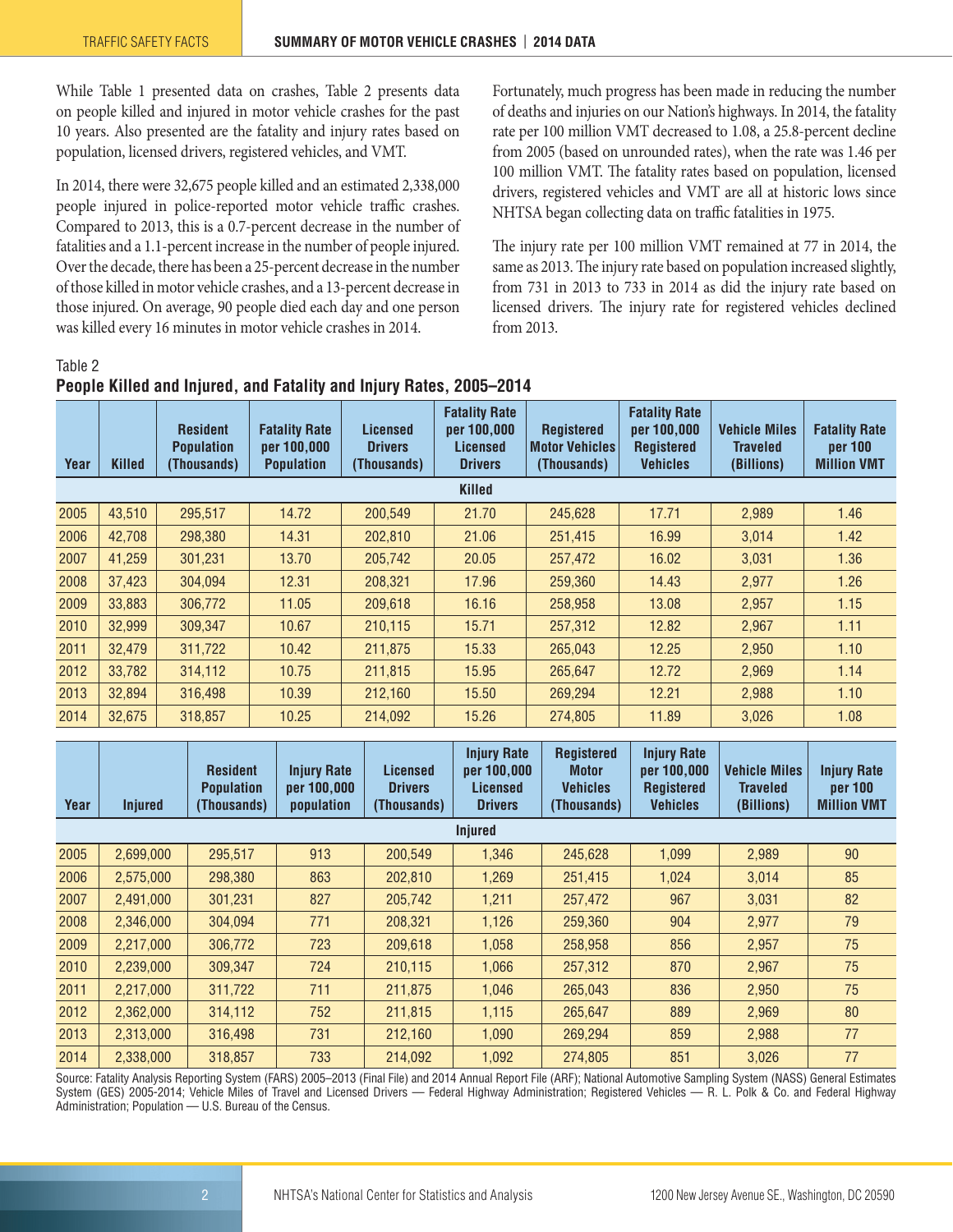#### <span id="page-2-0"></span>Figure 1 **Fatalities by Person Type, 2005 and 2014**



Fatalities by person type in 2005 and 2014 are shown in Figure 1. The most obvious shift is in the percentage of passenger car occupant fatalities – changing from 43 percent of the fatalities to 36 percent. This percentage change is the result of 6,586 fewer passenger car occupant fatalities in the 10-year period. A reduction of 3,941 light-truck occupant fatalities led to a slight decrease in that portion of the fatalities (30% to 28%). Motorcyclist fatalities now make up 14 percent of total fatalities compared to 11 percent 10 years ago. Finally, the portion of nonoccupant (pedestrian, bicyclists, and other cyclists) fatalities has increased from 13 percent to 18 percent over the 10-year period.

Table 3

## **Economic Cost**

The estimated economic cost of all motor vehicle traffic crashes in the United States in 2010 (the most recent year for which cost data is available) was \$242 billion. Included in the economic costs are:

- lost productivity,
- workplace losses,
- legal and court expenses,
- medical costs,
- emergency medical services (EMS),
- insurance administration costs,
- congestion costs, and
- **PEDIES** property damage costs.

These costs represent the tangible losses that result from motor vehicle crashes. However, in cases of serious injury or death, such costs fail to capture the rather intangible value of lost quality-oflife that results from these injuries. When quality of life valuations are considered, the total value of societal harm from motor vehicle crashes in the United States in 2010 was an estimated \$836 billion.

The costs related to specific types of crashes have also been estimated. Table 3 presents the economic and comprehensive costs of crash topics discussed in this fact sheet.

#### **Economic and Comprehensive Cost Estimates in Billions, 2010**

| <b>Type of Crashes</b>      | <b>Economic Cost</b> | <b>Comprehensive Cost</b> |  |  |
|-----------------------------|----------------------|---------------------------|--|--|
| Total                       | \$242.0              | \$835.8                   |  |  |
| Alcohol Impaired            | \$44.0               | \$201.1                   |  |  |
| Speeding                    | \$52.0               | \$203.2                   |  |  |
| <b>Motorcycle Crashes</b>   | \$12.9               | \$65.7                    |  |  |
| Helmet nonuse               | \$1.2                | \$7.6                     |  |  |
| Seat Belt nonuse            | \$10.4               | \$68.6                    |  |  |
| <b>Pedestrian Crashes</b>   | \$11.5               | \$65.0                    |  |  |
| <b>Pedalcyclist Crashes</b> | \$4.4                | \$21.7                    |  |  |

Source: Blincoe, L. J., Miller, T. R., Zaloshnja, E., & Lawrence, B. A. (2015, May). *The economic and societal impact of motor vehicle crashes, 2010* (Revised) (Report No. DOT HS 812 013). Washington, DC: National Highway Traffic Safety Administration.

Each fatality resulted in an average discounted lifetime economic cost of \$1.4 million, and an average comprehensive cost of \$9.1 million. For further information on cost estimates, see *The Economic and Societal Impact of Motor Vehicle Crashes, 2010 (Revised)* at wwwnrd.nhtsa.dot.gov/pubs/812013.pdf.